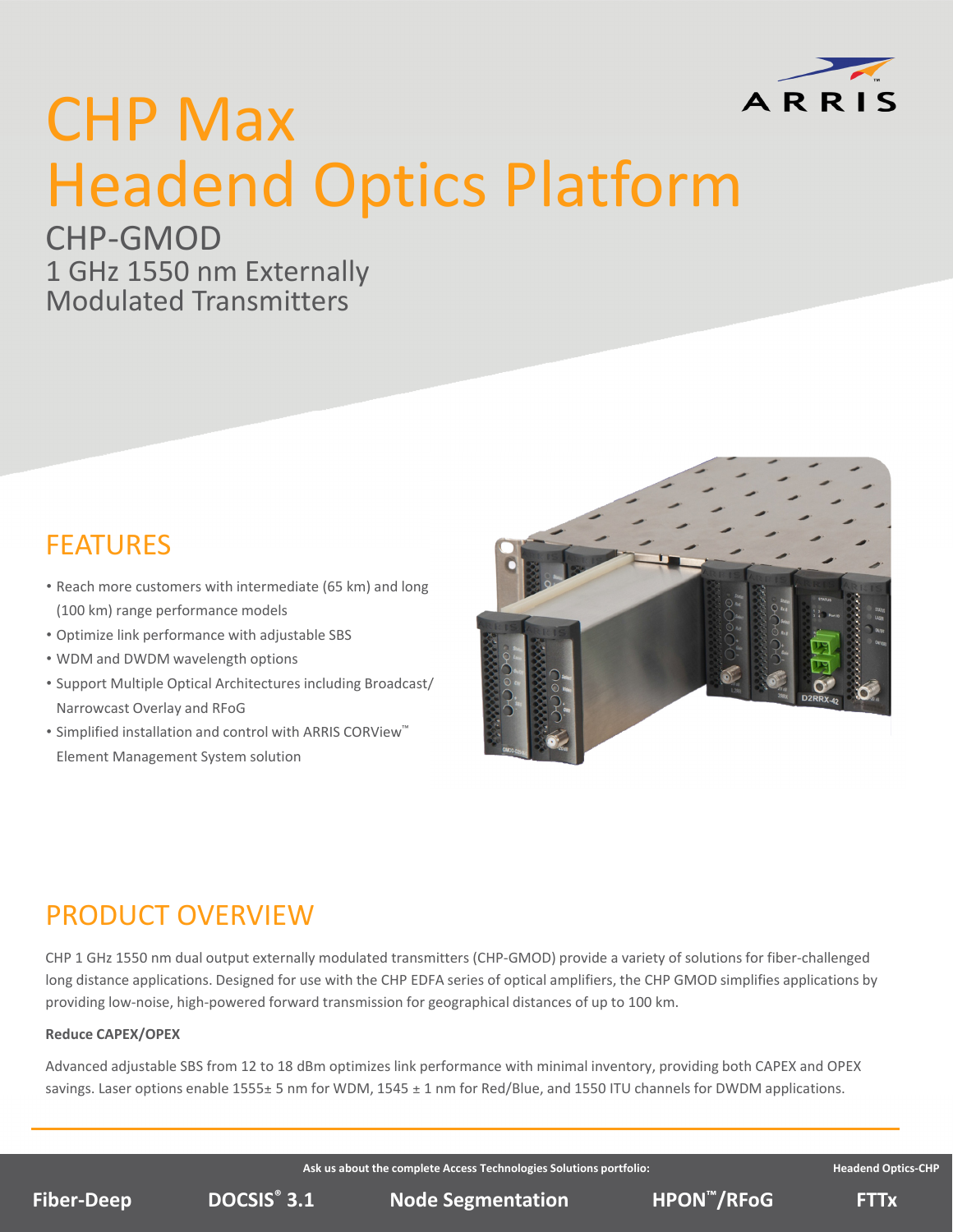

#### **Conserve Footprint, Add New Services**

The CHP Max5000® headend chassis can accommodate up to five double-width CHP-GMODs (for a total of up to 100 double-width modules in a standard 40RU rack) to reduce footprint as operators expand services. CHP‐GMODs are hot‐swappable and can be monitored through the CORView™ Element Management Software or CHP Craft GUI. Remote management is accessible through the SNMP HMS‐compliant interface for external connection to an element management system.

#### **OPTIONS**

Advanced 1 GHz technology and adjustable SBS from 12 to 18 dB for maximum performance and minimal inventory

Laser options support standard  $1555 +/- 5$  nm,  $1545 +/- 1$ nm, and DWDM for various fiber challenged applications

### APPLICATIONS





**Ask us about the complete Access Technologies Solutions portfolio: Headend Optics‐CHP**

**DOCSIS Node Segmentation ® Fiber‐Deep HPON 3.1 ™/RFoG FTTx**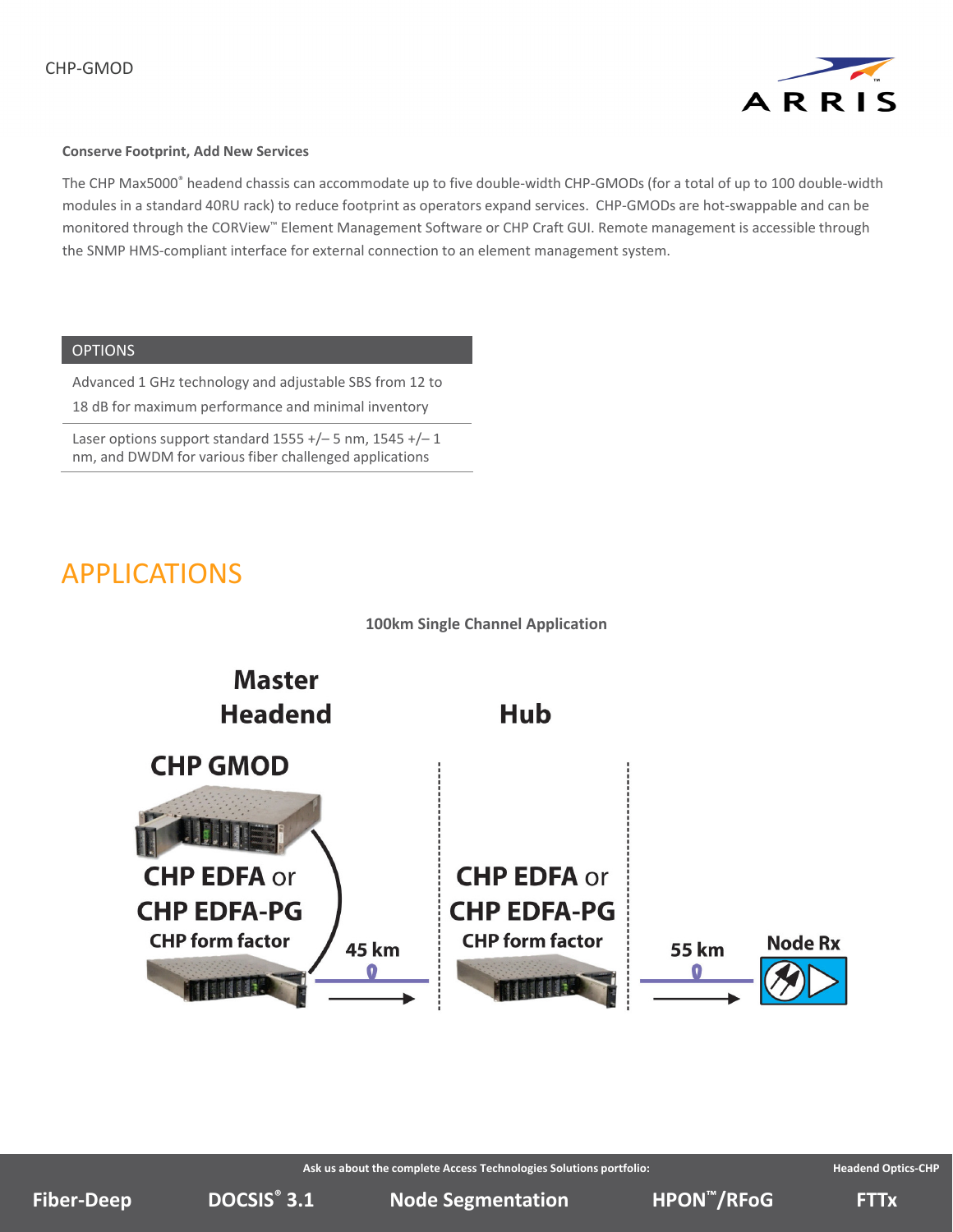

#### SPECIFICATIONS

| <b>RF</b>                            |                                                                                                                                                 |            |                                                                                                              |              |                                                                                                  |           |
|--------------------------------------|-------------------------------------------------------------------------------------------------------------------------------------------------|------------|--------------------------------------------------------------------------------------------------------------|--------------|--------------------------------------------------------------------------------------------------|-----------|
| Bandwidth                            | 40 to 1002 MHz                                                                                                                                  |            |                                                                                                              |              |                                                                                                  |           |
| Input Power                          | 39 ± 3 dBmV total power<br>23 dBmV/channel @ 40 NTSC channels<br>20 dBmV/channel @ 80 NTSC channels<br>18.5 dBmV/channel @ 112 NTSC channels    |            |                                                                                                              |              |                                                                                                  |           |
| Flatness                             | Without EDC:<br>± 0.5 dB, max. 40 to 879 MHz; ± 0.75 dB, max. 40 to 1002 MHz<br>With EDC:<br>± 0.5 dB, 40 to 550 MHz; ± 0.75 dB, 40 to 1002 MHz |            |                                                                                                              |              |                                                                                                  |           |
| Impedance                            | $75\Omega$                                                                                                                                      |            |                                                                                                              |              |                                                                                                  |           |
| Return Loss                          | 17 dB, min., all ports (40 to 870 MHz)<br>16 dB min., all ports (870 to 1002 MHz)                                                               |            |                                                                                                              |              |                                                                                                  |           |
| <b>Residual Spurs</b>                | $< 65$ dBc                                                                                                                                      |            |                                                                                                              |              |                                                                                                  |           |
| Number of Inputs                     | $1\,$                                                                                                                                           |            |                                                                                                              |              |                                                                                                  |           |
| <b>Common Optical</b>                |                                                                                                                                                 |            |                                                                                                              |              |                                                                                                  |           |
| Wavelength                           | 1545 ± 1 nm; 1555 ± 5 nm; ITU channels 21, 23, 25, 27, 29, 39                                                                                   |            |                                                                                                              |              |                                                                                                  |           |
| Line Width, max.                     | 0.6 MHz                                                                                                                                         |            |                                                                                                              |              |                                                                                                  |           |
| Output Power, Ports 1 and 2          | 8 dBm                                                                                                                                           |            |                                                                                                              |              |                                                                                                  |           |
| Laser RIN                            | $<-157$ dBc/Hz                                                                                                                                  |            |                                                                                                              |              |                                                                                                  |           |
| Return Loss                          | > 55 dB                                                                                                                                         |            |                                                                                                              |              |                                                                                                  |           |
| <b>Modulation Index</b>              | 3% min. per channel / 80 channels                                                                                                               |            |                                                                                                              |              |                                                                                                  |           |
| <b>SBS Suppression</b>               | Variable 12 dB to 18 dB                                                                                                                         |            |                                                                                                              |              |                                                                                                  |           |
| Number of Outputs                    | $\overline{2}$                                                                                                                                  |            |                                                                                                              |              |                                                                                                  |           |
| Medium Haul Performance <sup>1</sup> | 80/112 NTSC Channel Loading +300<br>MHz QAM to 870 MHz (450 MHz QAM<br>to 1002 MHz) 2, 3, 5, 6                                                  |            | Split Band 40 Low/40 High NTSC Ch.<br>for 40 NTSC +300 MHz QAM to 870<br>MHz (450 MHz QAM to 1002 MHz) 2, 3, |              | Split Band 60 Low/20 High NTSC Ch.<br>for 60 NTSC +450 MHz QAM to 1002<br>MHz <sup>2, 4, 8</sup> |           |
| Link Budget                          | 65 km                                                                                                                                           |            | 65 km                                                                                                        |              | 50 km                                                                                            |           |
| Channels                             | 80                                                                                                                                              | 112        | 40 low                                                                                                       | 40 high      | 60 low                                                                                           | 20 high   |
| <b>CNR</b>                           | 52.5 (51.5) dB                                                                                                                                  | 51 (50) dB | 55.2 (54) dB                                                                                                 | 55.2 (54) dB | 54.5 dB                                                                                          | 54.5 dB   |
| <b>CTB</b>                           | $-66$ dBc                                                                                                                                       | $-66$ dBc  | $-70$ dBc                                                                                                    | $-70$ dBc    | $-68$ dBc                                                                                        | $-68$ dBc |
| <b>CSO</b>                           | $-66$ dBc                                                                                                                                       | $-66$ dBc  | $-70$ dBc                                                                                                    | $-70$ dBc    | $-69$ dBc                                                                                        | $-69$ dBc |
| XMOD, max.                           | $-66$ dBc                                                                                                                                       | $-66$ dBc  | $-70$ dBc                                                                                                    | $-70$ dBc    | $-70$ dBc                                                                                        | $-70$ dBc |

**Ask us about the complete Access Technologies Solutions portfolio: Headend Optics‐CHP**

**DOCSIS Node Segmentation ® Fiber‐Deep HPON 3.1 ™/RFoG FTTx**